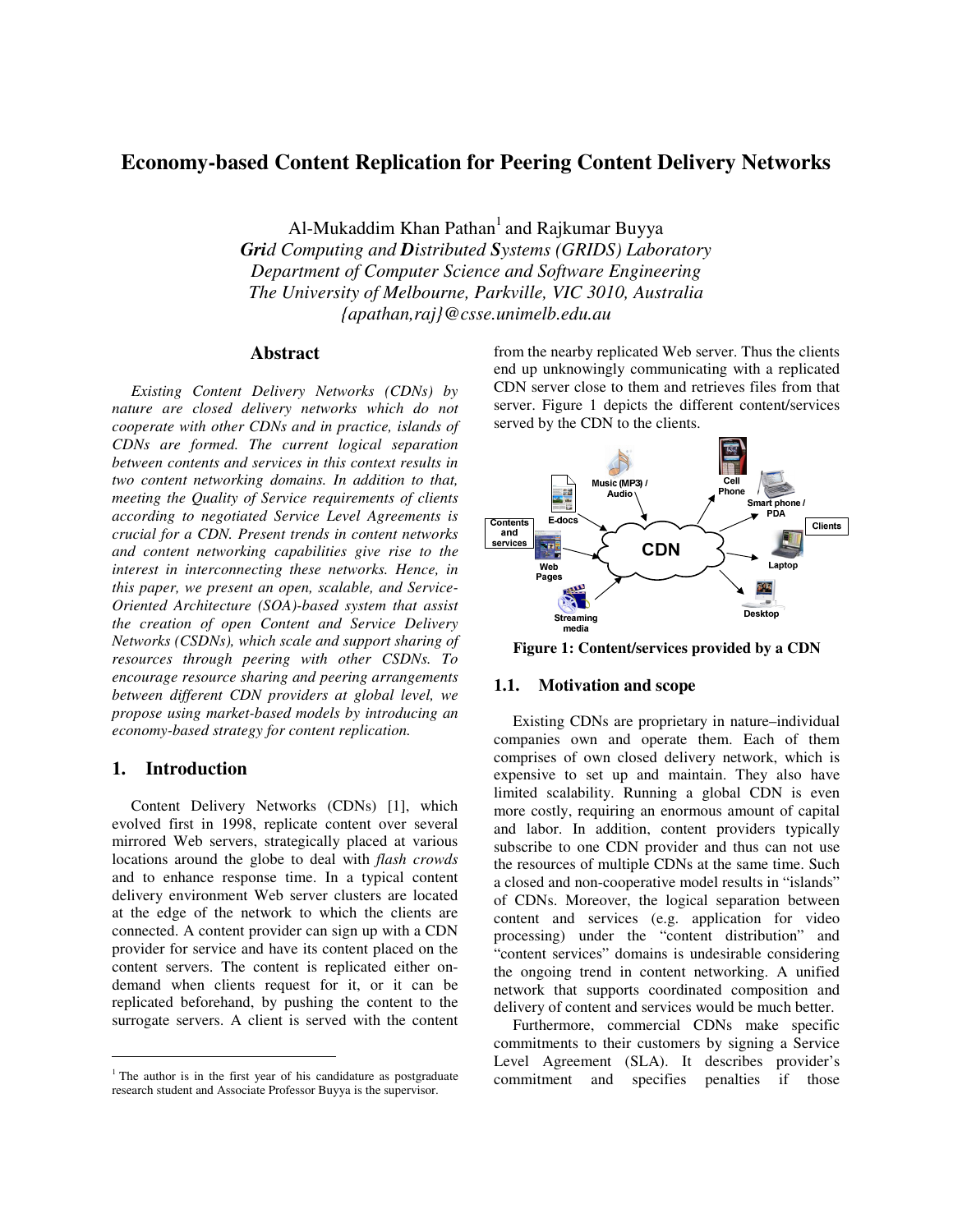commitments are not met. So, if a particular provider is unable to provide quality of service to the client requests, it may result in SLA violation and end up costing the provider. To cut expenses and to avoid adverse business impact, peering with other providers could be a solution to consider the issues stated above.

In this paper, we present a model for an open, scalable and SOA-based system. This system helps to create open Content and Service Delivery Networks (CSDNs) [3] that scale well and share resources with other CSDNs through peering, thus evolving past the current landscape where "islands" of CDNs exist. To encourage peering among CDNs at global level, we propose using market-based models in resource allocation and management inspired from their successful utilization in the management of autonomous resources, especially in global grids [4]. Hence, we introduce an economy-based replication strategy that involves on-demand placement of outsourced content to the surrogates of peering CDNs. The use of economic mechanisms in this context has the following benefits:

- We propose a Virtual Organization (VO) model to peer the CDNs. A VO consists of real CDN providers, which are self-interested and autonomous stake-holders. Hence, an economic model is suitable to represent this scenario and to regulate interactions among the participants. The problem can be manageable in this way through analyzing emergent marketplace behavior.
- A peering environment of content networks is highly dynamic in nature, where the availability of resources changes over time. Thus, an economic model is appropriate to exploit the dynamism of the market to make more informed decisions on the fly.
- An economic model could be the basis of a selfregulating replication strategy that dynamically adapts to the changes in the client request patterns.

The rest of the paper is structured as follows: Section 2 establishes the significance and relevance of our proposal; Section 3 addresses the shortcomings of related work; Section 4 presents the proposed model; Section 5 enlightens the economy-based model for content replication; and Section 6 provides a summary with expected contributions and future directions.

## **2. Significance of peering among CDNs**

In our approach, a VO is formed through the coordination of Web server clusters operated by different CDNs who have come together to share resources and to collaborate on common goal(s). A VO in the peering CDN environment may vary in terms of purpose, scope, size, and duration. VOs in such an

environment are of two types: *short-term on-demand VOs* and *long-term VOs* with established SLAs.

A short-term VO is formed for short time duration, based on current client request pattern to prevent the generation of *hotspots*. Consider the following scenario as a motivation for short-term VO formation. Suppose that the content of www.cnn.com is hosted by the CDN provider Akamai [5]. Akamai's Web servers receive significant client requests to serve the latest content on behalf of www.cnn.com. A sudden news outburst, demanding to the clients (e.g. 9/11 incident in USA), may cause heavy workload on Akamai's Point-of-Presences (POPs) in a particular region. As a result a *hotspot* can be generated. It could cause Akamai's POPs in that region to be unable to cope with the strain. Eventually the Web servers will be totally overwhelmed with the sudden increase in traffic, and CNN's Web site will be temporarily unavailable. Such sudden spikes in Web content requests is termed as *flash crowd* [2] or *SlashDot effect* [6].

In the peering CDN environment, the generation of hotspots due to flash crowd can be resolved through the formation of short-term VOs. A short-term VO intervenes with sudden spike in requests for particular Web content(s), which results in heavy workload on certain Web server(s) of a particular CDN. Hence, Web servers of peering CDNs form a goal-oriented constellation of distributed semi-autonomous entities and excess load is distributed to the less loaded Web servers of other CDNs. Such peering arrangement should be automated within a short time frame to address the evolving situation. A short-term VO is formed on-demand and the policy for such VO formation is established dynamically to handle the evolved situation. The short-term VO is phased out when the workload returns to normal.

On the other hand, a long-term VO is formed for events which may be known in advance. A long-term VO remains for the duration of the event. The formation of long-term VO compliments the existence of established policies and negotiated SLAs among the participating entities. To better understand the formation of long-term VO, consider the following scenario. Suppose that the ICC Cricket World Cup 2007 is being held in the Caribbean, and www.cricinfo.com is supposed to provide live media coverage. As a content provider, www.cricinfo.com has an exclusive SLA with the CDN provider, Akamai [5]. However, Akamai doesn't have a POP in Trinidad and Tobago (a Caribbean island), where most of the cricket matches will be held. As being the host of most of the cricket matches, people of this particular part of Caribbean are expected to have enormous interest in the live coverage provided by www.cricinfo.com. Since Akamai is expected to be aware of such event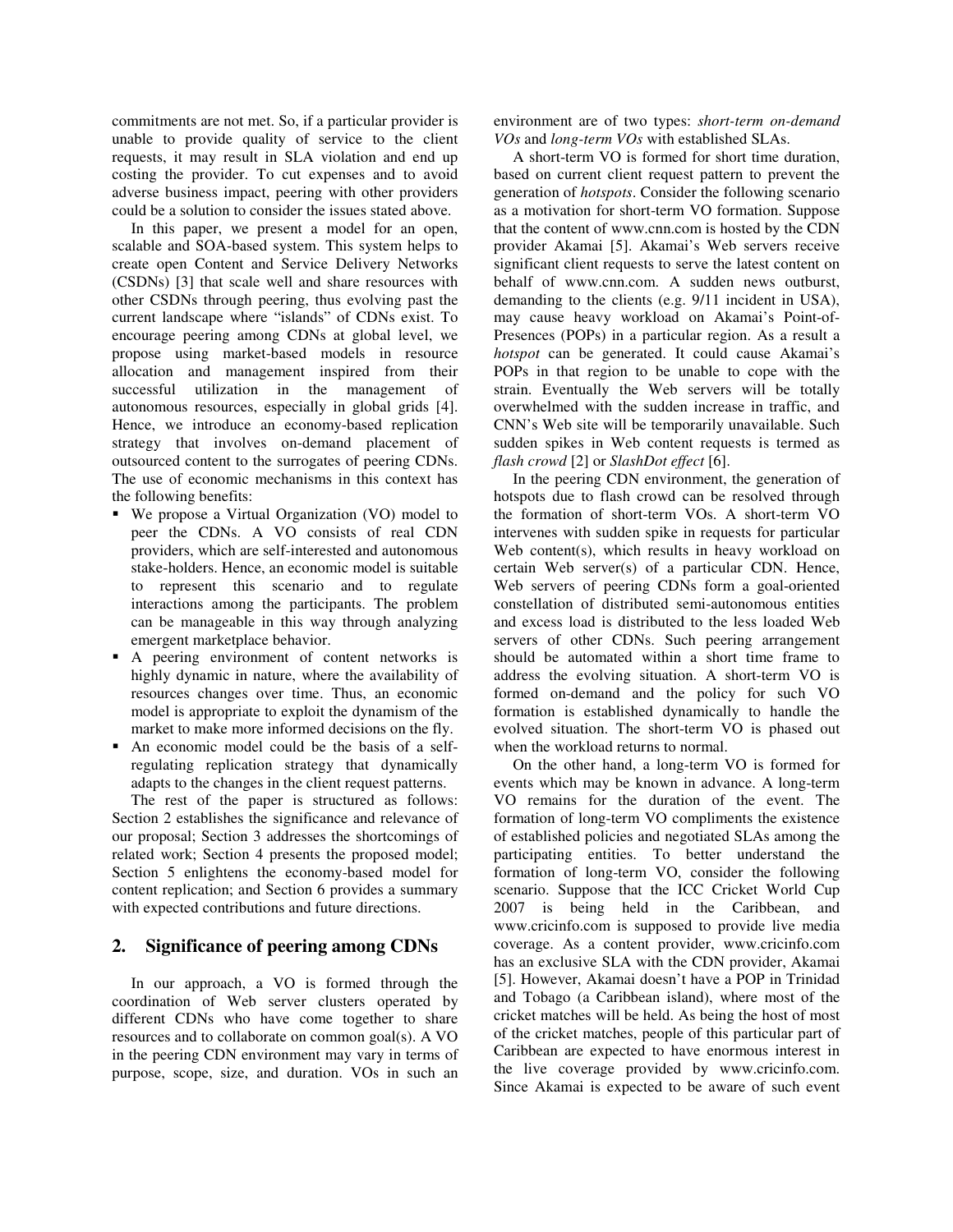well in advance, its management can take necessary initiatives to deal with the evolving situation. In order to provide better service to the clients, Akamai management might decide to place its surrogates in Trinidad and Tobago, or they might use their other distant edge servers. Firstly, placing new surrogates just for one particular event would be costly and might not be useful after the event. On the other hand, Akamai risks its reputation if it can't provide agreed quality of service for client requests, which could violate the SLA and still cause profit reduction. Hence, the solution for Akamai could involve peering with other CDN provider(s) to form a VO in order to deliver the service that it could not provide otherwise. Automation for long-term VO formation is not essential since such situation is known before-hand.

Thus, by collaborating with other CDN providers though the formation of VO, content networks can better satisfy the evolving needs of their customers and meet their QoS requirements.

#### **2.1. Research issues**

The key challenges that need to be addressed in various aspects of peering CDNs are:

#### *Load Distribution***:**

How to ensure reduced server load, less bandwidth consumption (by particular CDN server) and improve the performance of content delivery?

## *Coordination of CDNs***:**

 What kind of coordination mechanisms need to be in place which ensure effectiveness, and allow scalability and growth of cooperative CDNs?

#### *Service and policy management***:**

- How to make a value-added service into an infrastructure service that is accessible to the customers?
- What types of Service Level Agreements (SLA) are to be negotiated among CDN participants? What policies can be generated to support SLA negotiation?
- How can autonomous policy negotiation happen in time to form a time-critical short-term VO?

## *Pricing of contents and services***:**

■ How do CDN providers achieve maximum profit in a competitive environment, yet maintain the equilibrium of supply and demand?

# **3. Related work**

In this section, we outline the efforts for internetworking of Content Delivery Networks:

The IETF RFC document [7] proposes a Content Distribution Internetworking (CDI) Model that allows the CDNs to have a means of affiliating their delivery and distribution infrastructure with other CDNs who have content to distribute. An architecture for Content Distribution Internetworking (CDI) is presented in [8]. It discusses the design, implementation and evaluation of only a protocols architecture for cooperation among separately administered CDNs.

A peering system for content delivery workloads in a federated, multi-provider infrastructure has been presented in [12], but the peering strategy, resource provisioning and performance guarantees among partnering CDNs is unexplored in this work. CDN brokering [9] allows one CDN to intelligently redirect clients dynamically to other CDNs in that domain. The drawback is that, mechanism for IDNS is proprietary in nature and might not be suitable for a generic CDI architecture. Also, depending solely on DNS-based routing is ill-advised due to coarse control over requests as a result of ISP and client caching of DNS information.

Most of the works mentioned above do not virtualize multiple providers for cooperative management and delivery of content in a peering environment. Hence, our contribution lies in designing an effective peering mechanism that endeavors to address the limitations of previous related work, while respecting client performance requirements through proper policy management for negotiated SLAs.

## **4. The model for peering CDNs**



## **Figure 2: Architecture of open, scalable, SOA-based system to assist the creation of cooperative and coordinated Content and Service Delivery Networks**

Our proposed system endeavors to solve the problem of non-cooperative *islands* of CDNs. It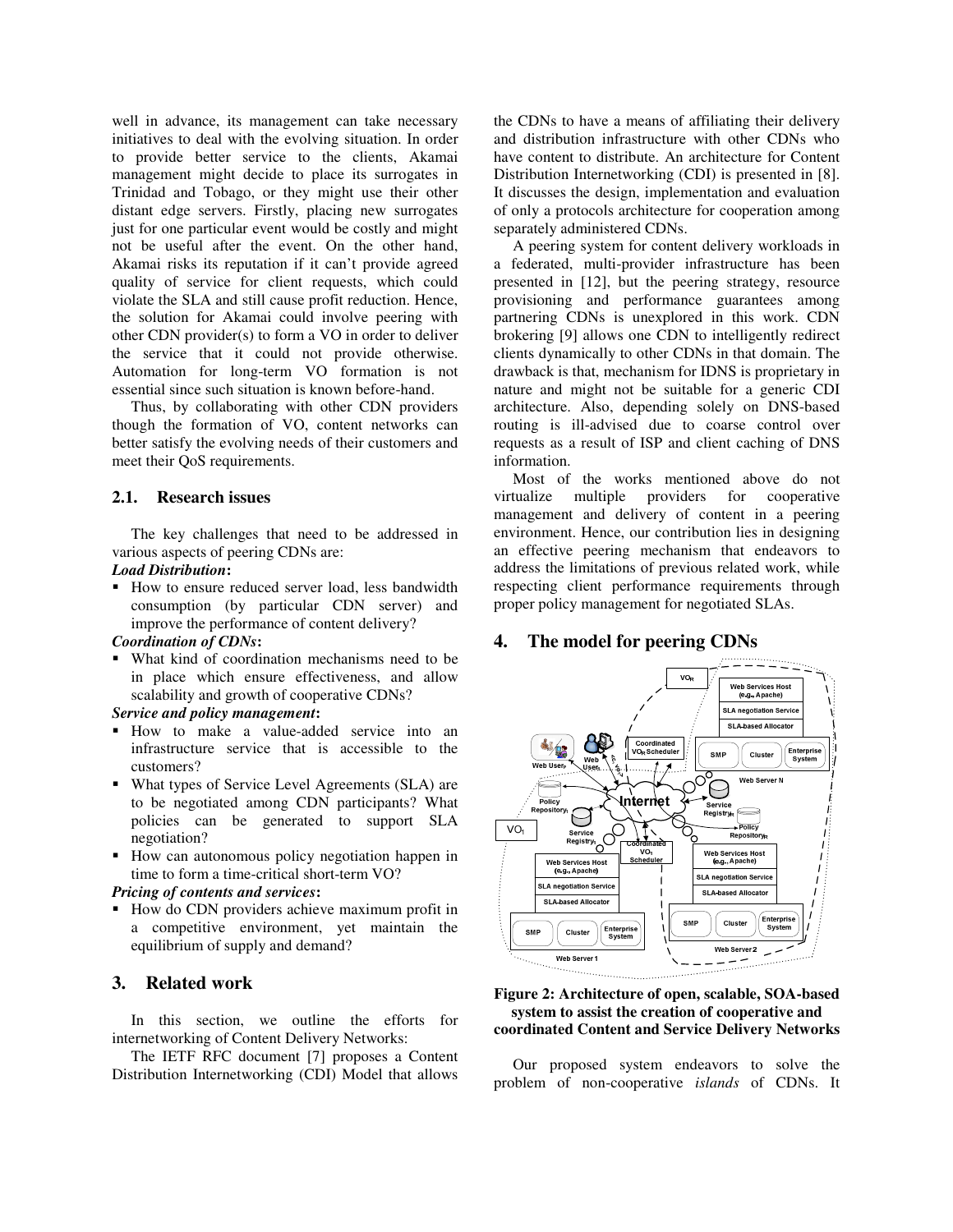anticipates ensuring quality of services based on SLA negotiation, and addresses the problem of logical separation in content networking domain. Architecture for such a system is shown in Figure 2. In the figure, each Web server represents a CSDN. In the proposed VO-based model for forming Content and Service Delivery Networks (CSDNs), the formation of a VO may be stand alone or may be composed of a hierarchy of regional, national and international VOs. A VO consists of Web servers from multiple CSDNs, a coordinated VO scheduler, a service registry, and a policy repository. Web servers within each CSDN are capable of delivering services in order to meet the QoS requirements of the clients. Brief description of VO components can be found in [3].

#### **4.1. Policy management to support SLAs**

A policy in the context of peering CSDNs would be statements that are agreed upon by the participants within a VO. These statements define what type of contents and services can be moved out to a CSDN node, what resources can be shared between the VO participants, what measures are to be taken to ensure Quality of Service (QoS) based on negotiated SLA, and what type of programs/data must be executed at the origin servers. Within our proposed VO-model based CSDN architecture we apply the standard policy framework defined by the IETF/DMTF [10].

In the standard policy framework, the *admin domain* refers to an entity which administers, manages and controls access to resources within the *system* boundary. An administrator uses the *policy management tools* to define the policies to be enforced in the system. The *policy enforcement points (PEPs)* are logical entities within the system boundary, which are responsible for taking action to enforce the defined policies. The *policy repository* stores polices generated by the administrators using the policy management tools. The *policy decision point* is responsible for retrieving policies from the policy repository, for interpreting them, and for deciding on the set of policies to be enforced by the PEPs.

The proposed model for CSDN in Figure 2 can be mapped to the basic policy framework. The policy repository in Figure 2 is responsible for storing policies generated by the policy management tool used by the VO administrator. The distribution network and the Web server components (i.e. SLA negotiation service, SLA based Allocator) are instances of the policy enforcement points (PEPs), which enforce the CSDN policies stored in the repository. Each VO scheduler is an instance of the policy decision point (PDP), and determines the set of policies to be enforced at the time of peering among CSDNs. The policy management

tool is administrator dependent and it is not shown in Figure 2. A direct benefit of using such policy-based cooperative architecture is to reduce the operating cost of CSDNs and to meet clients' QoS requirements according to negotiated SLA.

# **5. The economic model**

Standardized economic concepts can be deployed for content replication within the structure of the VO model for CSDN. The aim is to share the network opening among CDNs to minimize the network latency perceived by clients and to restrict the generation of *hotspots* due to the excessive client requests for some content. But such peering may result in free-riding where some CSDN providers use other's resources free of charge. Such free-riding can be avoided through using an auction model for replicating content among CSDN servers, ensuring that participation in a VO is due to profit motivation. The auction model should be able to provide incentives to all parties.

In our economy-based model, the goal of the auction protocol is to select the cheapest suitable Web server in order to replicate content there. Here we apply the buyer-driven auction mechanism, which is a type of Vickrey auction [11] . Vickrey auctions are secondprice sealed-bid auctions with low messaging overhead, efficiency of allocations and lack of counter speculation. They involve a single negotiation round in which each bidder submits a bid to the auctioneer. Other bidders cannot see the bid. The bidding agent which makes the highest bid wins the auction but pays the price of the second-highest bid.

In our case, each CSDN provider is both a buyer and seller of its resources. A coordinated VO scheduler is the *auctioneer* in the peering CSDN environment that is responsible for holding auction within the VO. It starts an auction on behalf of a CSDN provider (i.e. buyer) for finding suitable surrogate server(s) in order to perform content replication. A *Buyer* buys the storage space of Web server(s) of peering CSDNs in a particular region which incurs excessive client requests. *Sellers* are CSDN providers who sell the storage space of their Web server to the buyer. SLAbased allocator is the *bidding agent* that resides in each Web server. SLA negotiation module is the *communication mediator*, which is responsible for establishing and maintaining peering communications infrastructure. It also propagates auction messages between auctioneer and bidding agents.

The auctioneer starts an auction not for selling an item (i.e. allocation), but for buying it. Bidding agents bid with the price they are willing to sell the allocation of their Web servers. One bidder can not see the bid of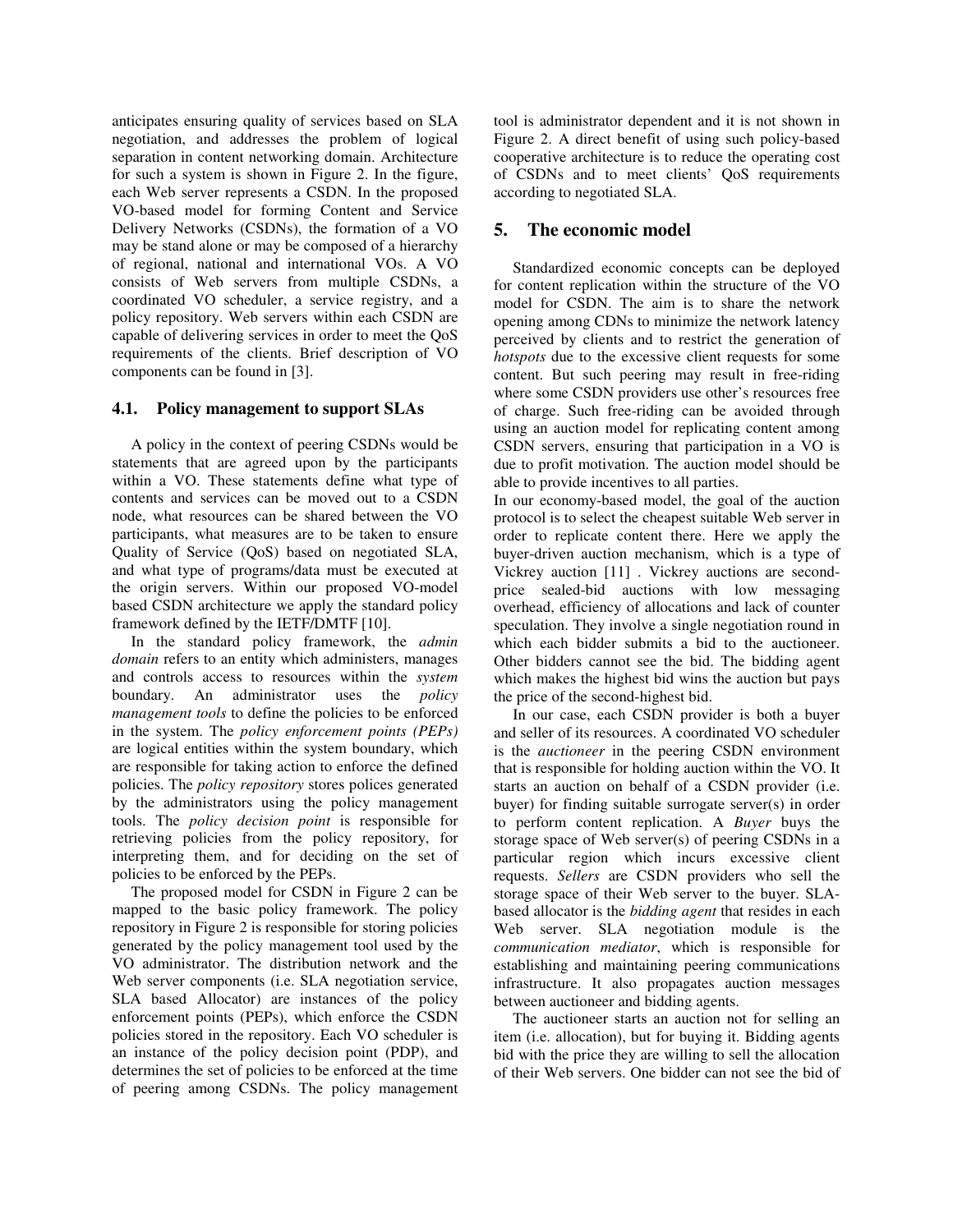other bidders. Auctioneer gathers bids from the bidders and selects the lowest bidding agent(s) as the winner and the winner is paid second-lowest bidding price. In other words, our economic model uses a reverse Vickrey auction. In the economic model, we also assume that the auction participants are trustworthy. Due to this nature, a mendacious behavior from a provider is not expected to be usual. Hence, overprovisioning of resources by harnessing data through VO membership, or modifying and falsifying of content by some rogue CSDN providers is not allowed in the system model.

Having known the internals of the economic model, we now discuss the steps for formation of VO in our economic model:

- 1. A CSDN provider (buyer) realizes the need to replicate content to the surrogates of peering CSDNs. The buyer internally determines the maximum payable amount (expressed by *Payoff Value***)** and announces its *Auction Policy*. The auctioneer starts auction on the buyer's behalf.
- 2. The bidding agent of seller (other CSDN providers) uses a *Bidding Function* to determine the bidding amount.
- 3. The auctioneer collects bids from the bidding agents and selects the lowest bidding surrogate(s) as winner and a winner is paid by the amount of second-lowest bid.
- 4. Hence, a VO consisting of the buyer and seller (i.e. winning bidders) CSDNs is formed and content is replicated to the winners' surrogates.
- 5. Re-negotiation through auction takes place when either of the following holds: (a) A seller varies its demand after winning; (b) Seller finds that holding replicated content is no longer economically beneficial for it; (c) A more competitively priced CSDN provider (except winner(s)) comes up.

#### **5.1. System model**

Let us assume that *N* denotes the set of CSDN providers and  $C$  is the set of contents. For a given content  $c \in \mathbb{C}$ ,  $S_c$  is denoted as the size of the content. We also define  $\delta(c_i, c_j)$  as the similarity function between two contents two contents  $c_i$  and  $c_j$ ,  $0 \leq \delta(c_i, c_j) \leq 1$ . The *k* -th arriving request to a given CSDN provider at time  $t_k$  is  $r_k$  – composed of *c*  $r_k^c$  and  $r_k^l$ , where  $r_k^c$  is the requesting content in *C* and  $r_k^l$  the requesting location.  $\phi(r_i^l, r_j^l)$ *j*  $\phi(r_i^l, r_j^l)$  is the similarity function of two requests in terms of distance,

 $0 \leq \phi(r_i^l, r_i^l) \leq 1$ *j*  $\phi(r_i^l, r_j^l) \le 1$ . We specify *D* as the delay threshold within which each request should be delivered.

**Auction initiation:** An auction is initiated when a provider can not deliver the requested content to a client satisfying its QoS requirements. We express the QoS requirements as the user perceived network delay (i.e. response time). The response time of  $r_i$  at time  $t_k$ is  $RT(r_i, t_k)$ , where  $RT(r_i, t_k) = 0$  if  $r_i$  is already served and  $RT(r_i, t_k) > 0$  if  $r_i$  is not yet served. We anticipate measuring the response time based on network topology, bandwidth, and queuing delay. If there exists a request  $r_i$  such that  $RT(r_i, t_k) > D$ , where  $i \leq k$ , a provider (buyer) realizes monetary penalty or loss goodwill for not satisfying the client QoS requirements. Hence, it decides to replicate content by announcing its service requirements as Auction Policy  $A_p$  and internally calculates the maximum payable amount (*Payoff Value*). The *Payoff Value*  $P_{\text{max}}$  is calculated as,  $P_{\text{max}}$  = (the managing cost for  $r_k^c$ ) + (the expected profit from  $r_k^c$ ). The Auction Policy  $A_p$  consists of:

- *Storage requirement:* The storage space required to replicate content *c*, defined as  $S_c$  (MB or GB).
- *Delay threshold*: The time within which the content should be delivered, denoted as *D* .
- *Preferences:* The buyer's bias for surrogate server(s) in a potential *hotspot* region.

**Bidding function:** The bidders (other providers) bid with the amount as determined by the *Bidding Function*  $B_i(r_k) = S_i(r_k^c) + ER_i(r_k^c, t_k, n) + \psi_i(A_p)$  $B_i(r_k) = S_i(r_k^c) + ER_i(r_k^c, t_k, n) + \psi_i(A_p)$ , where  $S_i(r_k^c)$  $S_i(r_k^c)$  is the storage cost incurred by seller *i* to replicate content  $r_k^c$ ,  $ER_i(r_k^c, t_k, n)$ *c*  $h_i(r_k^c, t_k, n)$  is the expected revenue of the content  $r_k^c$  at time  $t_k$  during the following *n* content requests, and  $\psi_i(A_p)$  is a function to reflect sellers interest in the bidding of  $A_p$ . Expected revenue depends on the request pattern for next *n* content requests, and on the history of request for similar content. Hence, it is defined as:

$$
ER(r_k^c, t_k, n) = \alpha \sum_{j=k+1}^{k+n} \delta(r_k^c, r_j^c) \phi(r_k^t, r_j^t) + (1 - \alpha) \sum_{i=1}^{k-1} \delta(r_k^c, r_i^c) \phi(r_k^t, r_i^t)
$$
  
where  $0 \le \alpha \le 1$ .

**Auction termination:** Auctioneer (Coordinated VO scheduler) collects bids from the bidding agents, and